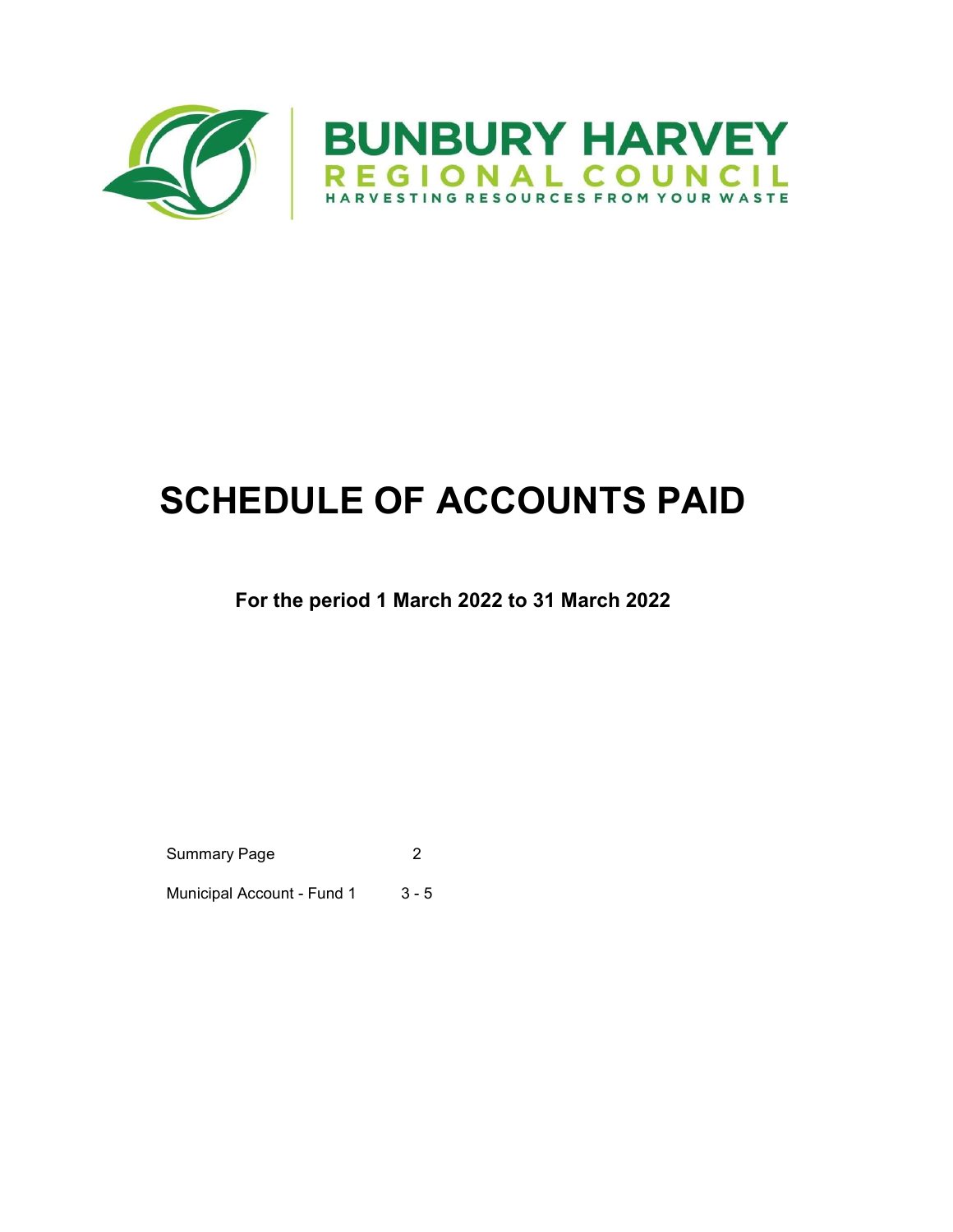

## **BUNBURY HARVEY** REGIONAL COUNCIL

#### Summary of Schedule of Accounts Municipal Account - Fund 1

| <b>Credit Card PAYMENTS</b> |                                         |          |                   |
|-----------------------------|-----------------------------------------|----------|-------------------|
| <b>CC Payment</b>           | Details Page 3                          | \$       | 4,702.70          |
| <b>Cheque PAYMENTS</b>      |                                         |          |                   |
| 015163                      | Details Page 3                          |          | 5,000.00          |
| 015164                      | Details Page 3                          | \$<br>\$ | 11,000.00         |
| 015165                      |                                         | \$       | 7,000.00          |
|                             | Details Page 3                          | \$       |                   |
| 015167                      | Details Page 3                          |          | 14,000.00         |
| 015166                      | Details Page 3                          | \$       | 5,000.00          |
| 015168                      | Details Page 3                          | \$       | 9,000.00          |
| 015169                      | Details Page 3                          | \$       | 7,000.00          |
| 015170                      | Details Page 3                          | \$       | 12,000.00         |
| 015171                      | Details Page 3                          | \$       | 9,000.00          |
|                             |                                         |          |                   |
| <b>Eftpos PAYMENTS</b>      |                                         |          |                   |
| BFEES0203                   | Details Page 3                          | \$       | 272.53            |
| <b>BPAY0203</b>             | Details Page 3                          | \$       | 840.00            |
| PAYROLL0203                 | Details Page 3                          | \$       | 61,966.80         |
| PAYROLL0203B                | Details Page 3                          | \$       | 4,360.73          |
| <b>BPAY0303</b>             | Details Page 3                          | \$       | 4.99              |
| EFT0403                     | Details Page 3                          | \$       | 9,082.00          |
| SALWAGE                     | Details Page 3                          | \$       | 17,910.53         |
| EFT1403                     | Details Page 3                          | \$       | 10,434.12         |
| <b>BFEES1503</b>            | Details Page 3                          | \$       | 65.04             |
| <b>SUPER FEB</b>            | Details Page 3                          | \$       | 20,634.12         |
| <b>BPAY1603</b>             | Details Page 3                          | \$       | 840.00            |
| PAYROLL1603B                | Details Page 3                          | \$       | 1,185.35          |
| PAYROLL1603                 | Details Page 3                          | \$       | 63,402.53         |
| EFT1803                     | Details Page 3 & 4                      | \$       | 18,834.00         |
| BASFeb22                    | Details Page 4                          | \$       | 51,156.00         |
| PAYROLL29Mar                | Details Page 4                          | \$       | 58,560.49         |
| <b>BPAY3003</b>             | Details Page 4                          | \$       | 840.00            |
| PAYROLL29Mar                | Details Page 4                          | \$       | 11,985.79         |
| <b>BPAY3103</b>             | Details Page 4                          | \$       | 413.94            |
| EFT3103                     | Details Page 4                          | \$       | 98,701.49         |
|                             | <b>Total Municipal Account - Fund 1</b> | \$       | 515, 193.15<br>\$ |

#### CERTIFICATION OF CHIEF EXECUTIVE OFFI CER

This schedule of accounts paid is submitted to the Bunbury Harvey Regional Council Meeting on the 26th May 2022 in accordance with the Local Government (Financial Management) Regulations 1996 Section 13. These accounts have been checked and are fully supported by vouchers and invoices and which have been duly certified as to the receipt of goods and the rendition of services and as to prices, computations and costings.

#### MR PETER KEANE CHIEF EXECUTIVE OFFICER

#### CERTIFICATION OF CHAIRPERSON

I hereby certify that this schedule of accounts, covering vouchers as above was submitted to the Bunbury Harvey Regional Council meeting on the 26th May 2022 and that the amounts are approved for payment.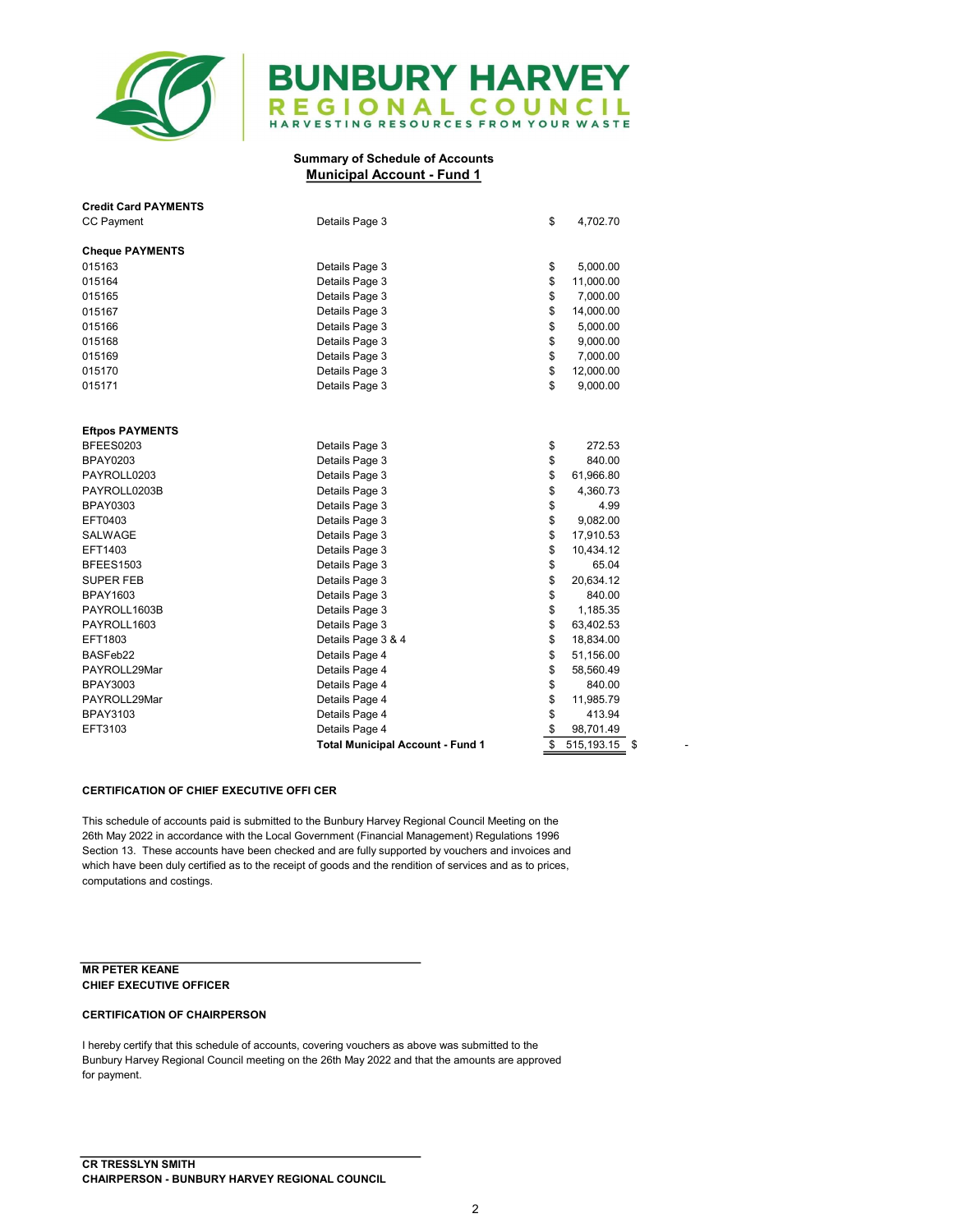

#### Supplier Invoice Report Bunbury Harvey Regional Council From 01 March 2022 to 31 March 2022

| Reference                    | <b>Date Paid</b> | Payee                                                                                  | Inv             | <b>Description</b>                                                                                                                     | Amount              |                       |
|------------------------------|------------------|----------------------------------------------------------------------------------------|-----------------|----------------------------------------------------------------------------------------------------------------------------------------|---------------------|-----------------------|
|                              |                  |                                                                                        |                 |                                                                                                                                        |                     |                       |
| <b>Credit Card Payments</b>  |                  |                                                                                        |                 |                                                                                                                                        |                     |                       |
| CC Payment                   |                  | Adobe Systems                                                                          |                 | Adobe monthly subscription                                                                                                             | $\sqrt[6]{3}$       | 21.99                 |
|                              |                  | <b>DOT Licensing</b><br>Xero Australia                                                 |                 | Annual vehicle registrations<br>Xero subscription 22/02/22 - 21/03/22                                                                  | \$.                 | 3,701.30              |
|                              |                  | <b>DOT Police</b>                                                                      |                 | Infringement notice                                                                                                                    | $\sqrt[6]{3}$       | 137.00<br>400.00      |
|                              |                  | <b>Computer Troubleshooters</b>                                                        |                 | IT monthly subscription                                                                                                                | $\mathfrak{s}$      | 289.21                |
|                              |                  | Coles                                                                                  |                 | Staff amentities                                                                                                                       |                     | 16.20                 |
|                              |                  | Xero Australia                                                                         |                 | Xero subscription 22/03/22 - 21/04/22                                                                                                  |                     | 137.00                |
|                              |                  |                                                                                        |                 | <b>Total: Credit Card Payments</b>                                                                                                     |                     | \$4,702.70            |
|                              |                  |                                                                                        |                 |                                                                                                                                        |                     |                       |
| <b>Cheque Payments</b>       |                  |                                                                                        |                 |                                                                                                                                        |                     |                       |
| 015163<br>015164             |                  | 2/03/2022 Bunbury Harvey Regional Council<br>4/03/2022 Bunbury Harvey Regional Council |                 | Container Deposit Scheme - Cash top up<br>Container Deposit Scheme - Cash top up                                                       | \$<br>\$.           | 5,000.00<br>11,000.00 |
| 015165                       |                  | 8/03/2022 Bunbury Harvey Regional Council                                              |                 | Container Deposit Scheme - Cash top up                                                                                                 | $\mathfrak{s}$      | 7,000.00              |
| 015167                       |                  | 10/03/2022 Bunbury Harvey Regional Council                                             |                 | Container Deposit Scheme - Cash top up                                                                                                 | \$                  | 14,000.00             |
| 015166                       |                  | 15/03/2022 Bunbury Harvey Regional Council                                             |                 | Container Deposit Scheme - Cash top up                                                                                                 | $\mathfrak{L}$      | 5.000.00              |
| 015168                       |                  | 18/03/2022 Bunbury Harvey Regional Council                                             |                 | Container Deposit Scheme - Cash top up                                                                                                 |                     | 9,000.00              |
| 015169                       |                  | 21/03/2022 Bunbury Harvey Regional Council                                             |                 | Container Deposit Scheme - Cash top up                                                                                                 |                     | 7,000.00              |
| 015170                       |                  | 24/03/2022 Bunbury Harvey Regional Council                                             |                 | Container Deposit Scheme - Cash top up                                                                                                 |                     | 12,000.00             |
| 015171                       |                  | 28/03/2022 Bunbury Harvey Regional Council                                             |                 | Container Deposit Scheme - Cash top up                                                                                                 |                     | 9,000.00              |
|                              |                  |                                                                                        |                 | <b>Total: Cheque Payments</b>                                                                                                          | $\overline{\cdot}$  | 79,000.00             |
| <b>EFT Payments</b>          |                  |                                                                                        |                 |                                                                                                                                        |                     |                       |
| BFEES0203                    |                  | Commonwealth Bank                                                                      |                 | <b>CBA Merchant Fees</b>                                                                                                               | $\mathfrak{L}$      | 49.50                 |
| BFEES0203                    |                  | Commonwealth Bank                                                                      |                 | <b>CBA Merchant Fees</b>                                                                                                               | \$                  | 223.03                |
| BPAY0203                     |                  | <b>DEFT RENT</b>                                                                       |                 | Salary sacrifice - P Keane                                                                                                             | \$                  | 840.00                |
| PAYROLL0203                  |                  | <b>BHRC</b> Employees                                                                  |                 | Salaries 16/02/22 - 01/03/22                                                                                                           | \$.                 | 61,966.80             |
| PAYROLL0203B                 |                  | <b>BHRC</b> Employees                                                                  |                 | <b>Termination payouts</b>                                                                                                             | $\mathfrak{s}$      | 4,360.73              |
| BPAY0303                     |                  | <b>Telstra Corporation Ltd</b>                                                         |                 | Mobile 0438476956 Data Plan from 11/12/21 to 10/01/22                                                                                  | \$                  | 4.99                  |
| EFT0403                      |                  | <b>Computer Troubleshooters Bunbury</b>                                                | <b>INV-7143</b> | BEST plan premium - March 2022                                                                                                         | \$                  | 2,117.50              |
| EFT0402                      |                  | Trustee for The Grice Family Trust                                                     | <b>INV-1425</b> | Supply and install new motor to blower unit MAF Units at Banksia Road Compost Facility to supply and install new motor to blower ur \$ |                     | 780.00                |
| EFT0402                      |                  | <b>Living Springs</b>                                                                  | INV-11043       | Supply 15ltr Bottle Springwater to Stanley Road                                                                                        | $\mathfrak{s}$      | 168.00                |
| EFT0402                      |                  | Brandicoot                                                                             | INV-030660      | Monthly website subscription (bhrc.wa.gov.au website)                                                                                  | -\$                 | 198.00                |
| EFT0402                      |                  | Seek Limited                                                                           | 98264145        | Advertise Position for Safety & Environmental Compliance Officer                                                                       | \$                  | 302.50                |
| EFT0402                      |                  | Golden West Unit Trust                                                                 | 1457            | Supply and fit 1x 295/80 Steer tyre (font RH) to HINO H/bin Truck BY368V                                                               | \$                  | 550.00                |
| EFT0402                      |                  | <b>BPS WA Ptv Ltd</b>                                                                  | 00029051        | Supply and deliver of 12,000 litres water to Stanley Road                                                                              | $\mathfrak s$       | 690.00                |
| EFT0402                      |                  | Bunbury Welding & Fabrications Pty Ltd                                                 | 00004397        | Remove front end and straighten H Frame on the JCB455ZX Loader (BY175S)                                                                | \$                  | 4,276.00              |
| SALWAGE                      |                  | T Battersby                                                                            |                 | Long Service Leave payout (final)                                                                                                      | $\mathbb{S}$        | 17,910.53             |
| EFT1403                      |                  | Brandicoot                                                                             | INV-030708      | Monthly website subscription for February 2022 - Watch Your Waste Website                                                              | \$                  | 198.00                |
| EFT1403                      |                  | QM Air Conditioning                                                                    | <b>INV-0152</b> | Degas 25 fridges - remove 2kg Refrigerant                                                                                              | $\mathfrak{s}$      | 88.00                 |
| EFT1403                      |                  | <b>QM Air Conditioning</b>                                                             | <b>INV-0140</b> | Degas 60 fridges - remove 2kg Refrigerant                                                                                              | -\$                 | 88.00                 |
| EFT1403                      |                  | <b>Cmac Cleaning Services</b>                                                          | 911             | Cleaning Services at Banksia Road for February 2022                                                                                    | $\mathfrak{s}$      | 484.00                |
| EFT1403                      |                  | <b>Spencer Signs</b>                                                                   | 26972           | Decals to cover text on Fees & Charges signs at SRWMF                                                                                  | \$                  | 256.96                |
| EFT1403                      |                  | Golden West Unit Trust                                                                 | 1478            | Remove and replace 1x damaged tyre form Toyota Hilux (BY950K)                                                                          | $\sqrt[6]{3}$       | 357.50                |
| EFT1403                      |                  | Golden West Unit Trust                                                                 | 1474            | Remove and replace 3x damaged tyres (11R225) on HINO H/bin Truck BY368V                                                                | \$                  | 1,386.00              |
| EFT1403                      |                  | Trustees for CPSS Unit Trust                                                           | 135             | Lease of Part Lot 81 Banksia Road, Dardanup - Quartly from 01/04/2022 to 31/06/2022                                                    | $\mathbb{S}$        | 7,526.16              |
| EFT1403                      |                  | <b>Brecken Health Care</b>                                                             | 1266147         | Drug and Alcohol Screening On Site 14/02//2022 - Charley Fabry                                                                         | \$                  | 49.50                 |
| BFEES1503                    |                  | <b>Commonwealth Bank</b>                                                               |                 | CommBiz trans fees                                                                                                                     | $\sqrt[6]{3}$       | 34.38                 |
| BFEES1503                    |                  | Commonwealth Bank                                                                      |                 | <b>Acct Serv Fees</b>                                                                                                                  | \$                  | 30.66                 |
| SUPER FEB 22                 |                  | Asgard                                                                                 |                 | Superannuation - FEBRUARY 2022                                                                                                         | $\mathfrak s$       | 408.77                |
| SUPER FEB 22                 |                  | <b>Australian Super</b>                                                                |                 | Superannuation - FEBRUARY 2022                                                                                                         | \$                  | 4,841.42              |
| SUPER FEB 22                 |                  | Aware                                                                                  |                 | Superannuation - FEBRUARY 2022                                                                                                         | $\mathfrak s$       | 12,375.70             |
| SUPER FEB 22                 |                  | <b>CBUS</b><br><b>HESTA Super</b>                                                      |                 | Superannuation - FEBRUARY 2022<br>Superannuation - FEBRUARY 2022                                                                       | \$<br>$\mathcal{F}$ | 520.90                |
| SUPER FEB 22                 |                  | Prime Super                                                                            |                 | Superannuation - FEBRUARY 2022                                                                                                         |                     | 452.67                |
| SUPER FEB 22<br>SUPER FEB 22 |                  | <b>Rest Super</b>                                                                      |                 | Superannuation - FEBRUARY 2022                                                                                                         | \$<br>$\mathbb{S}$  | 477.40<br>557.48      |
| SUPER FEB 22                 |                  | Australian Retirement Trust (prev Sunsuper)                                            |                 | Superannuation - FEBRUARY 2022                                                                                                         | \$                  | 999.78                |
| BPAY1603                     |                  | <b>DEFT RENT</b>                                                                       |                 | Salary sacrifice - P Keane                                                                                                             | $\sqrt[6]{3}$       | 840.00                |
| PAYROLL1603B                 |                  | M Lawler                                                                               |                 | Termination payout - M Lawler                                                                                                          | \$                  | 1,185.35              |
| PAYROLL1603                  |                  | <b>BHRC</b> Employees                                                                  |                 | Salaries 02/03/22 - 15/03/22                                                                                                           | $\sqrt[6]{3}$       | 63,402.53             |
| EFT1803                      |                  | <b>Living Springs</b>                                                                  | INV-11064       | 5 Itr bottle springwater at SR Admin Office                                                                                            | \$                  | 157.50                |
| EFT1803                      |                  | <b>QM Air Conditioning</b>                                                             | <b>INV-0177</b> | Degas 35 fridges - remove 1kg Refrigerant                                                                                              | \$                  | 110.00                |
| EFT1803                      |                  | Ampol (Caltex) Australia Petroleum Pty Ltd - BHRC Bulk Fuel                            | 9426737517      | Supply and Deliver Bulk fuel 2,301Ltr                                                                                                  | \$                  | 3,887.25              |
| EFT1803                      |                  | Ampol (Caltex) Australia Petroleum Pty Ltd - BHRC Bulk Fuel                            | 9426713142      | Supply and Deliver Bulk fuel 1,001 Ltr                                                                                                 | $\mathbb{S}$        | 1,673.66              |
| EFT1803                      |                  | Ampol (Caltex) Australia Petroleum Pty Ltd - BHRC Bulk Fuel                            | 9426688597      | Supply and Deliver Bulk fuel 2,504 Ltr                                                                                                 | \$                  | 4,073.21              |
| EFT1803                      |                  | Ampol (Caltex) Australia Petroleum Pty Ltd - BHRC Bulk Fuel                            | 9426659215      | Supply and Deliver Bulk fuel 3,500 Ltr                                                                                                 | $\sqrt[6]{3}$       | 5,613.30              |
| EFT1803                      |                  | Richgro                                                                                | 914878          | Soil Sampling/Testing (MOP10) to AS-4454-2012 Compost (SS1251)                                                                         | \$                  | 808.50                |
| EFT1803                      |                  | Golden West Unit Trust                                                                 | 1480            | Fit 1x Tyre & repairs to 2 tyres - Wacker Neuson Compact Loader                                                                        | $\mathbf{s}$        | 198.00                |
| EFT1803                      |                  | Golden West Unit Trust                                                                 | 1479            | Fit 4x new tyres to H/Bin Trailer 1TPF243                                                                                              | \$                  | 1,870.00              |
|                              |                  |                                                                                        |                 | 3                                                                                                                                      |                     |                       |